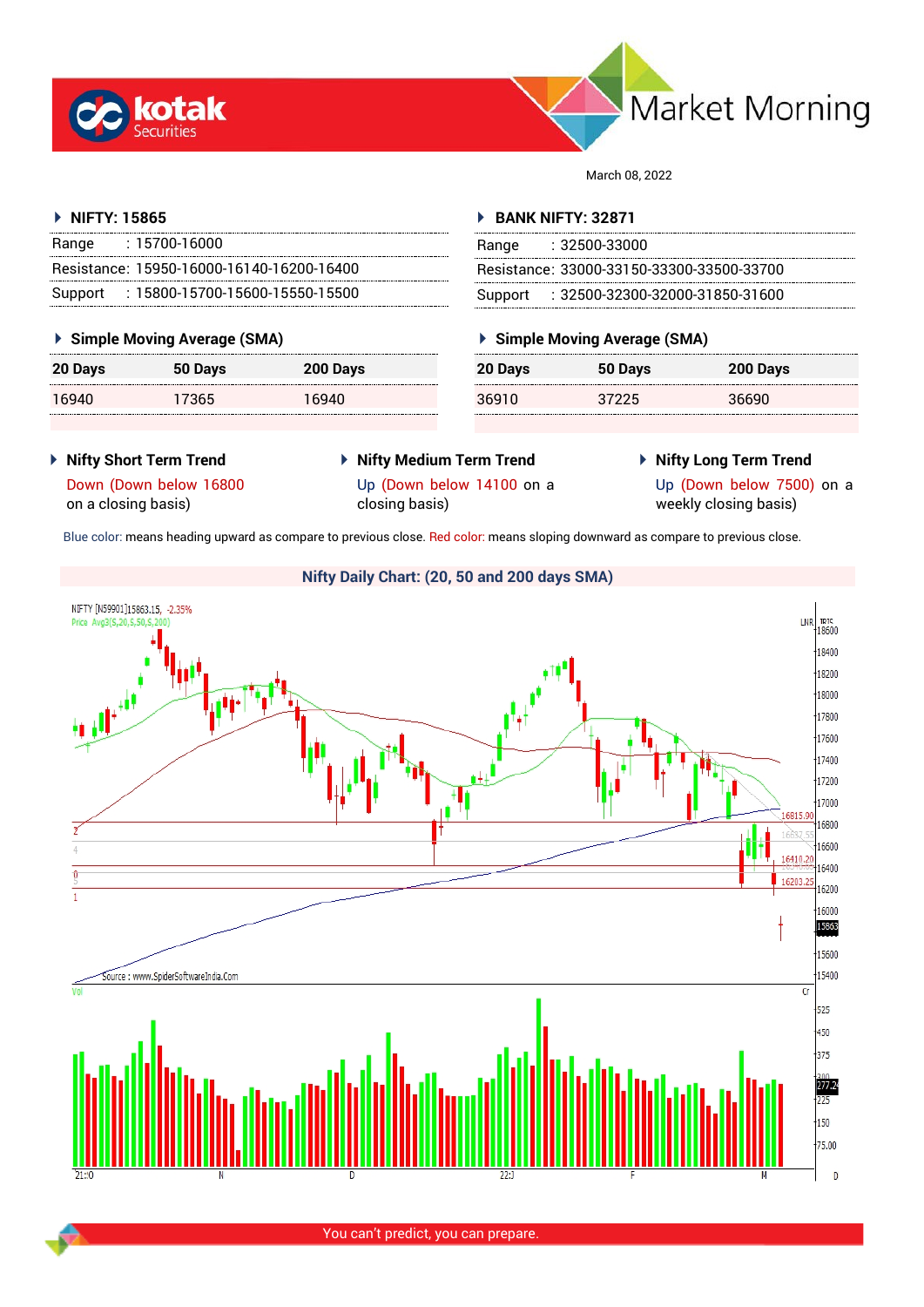# **Market Analysis**

down 382 points while the Sensex was down 1491 points. Nifty opened below 16000/53300 due to a sharp jump **Nifty/Sensex Daily View:** On Monday, there was a sharp sell-off in the benchmark indices, with the Nifty closing in oil prices and very weak global market conditions. After falling for the whole day, the index remained in the range of 15720 to 15950/52360-53200. Among sectors, banking, financial and realty stocks were the biggest losers, while once again metal stocks outperformed. As a result, the metal index rose over 2 per cent.

Technically, after a meaningful price correction, the index has formed Doji candlestick, which is indicating the market to ease the selling pressure in the near term. Moreover, if Nifty/Sensex manages to trade above 16000/53300, the momentum indicators also indicate a strong possibility of a quick pullback rally. We are of the view that the bulk of the market is still on a downside, but due to a temporary oversold position, a quick pullback rally cannot be ruled out. For bulls, a pullback rally is possible only after 16000/53300, above which the index may rally to 16200-16300/53800-54200. On the other hand, 15700/52300 would be an immediate support area, below that, the chances of hitting 15600/52000 and 15550/51900 would be higher.

# **RATING SCALE (PRIVATE CLIENT GROUP)**

| <b>BUY</b>             | -                        | A condition that indicates a good time to buy a stock. The exact circumstances of the signal will be determined by the indicator that an<br>analyst is using.  |
|------------------------|--------------------------|----------------------------------------------------------------------------------------------------------------------------------------------------------------|
| SELL                   | $-$                      | A condition that indicates a good time to sell a stock. The exact circumstances of the signal will be determined by the indicator that an<br>analyst is using. |
| <b>Stop Loss Order</b> | $\overline{\phantom{0}}$ | An instruction to the broker to buy or sell stock when it trades beyond a specified price. They serve to either protect your profits or<br>limit your losses.  |

## **FUNDAMENTAL RESEARCH TEAM (PRIVATE CLIENT GROUP)**

Head of Research Auto & Auto Ancillary Transportation, Paints, FMCG Banking & Finance [shrikant.chouhan@kotak.com](mailto:shrikant.chouhan@kotak.com) arun.agarwal@kotak.com agarwal.amit@kotak.com Hemali.Dhame@kotak.com

**Jatin Damania Purvi Shah Rini Mehta K. Kathirvelu** Metals & Mining, Midcap Pharmaceuticals Research Associate Support Executive jatin.damania@kotak.com [purvi.shah@kotak.com](mailto:purvi.shah@kotak.com) rini.mehta@kotak.com [k.kathirvelu@kotak.com](mailto:k.kathirvelu@kotak.com) +91 22 6218 6440 +91 22 6218 6432 +91 80801 97299 +91 22 6218 6427

**Sumit Pokharna** Pankaj Kumar Oil and Gas, Information Tech Construction, Capital Goods & Midcaps sumit.pokharna@kotak.com pankajr.kumar@kotak.com

+91 22 6218 5408 +91 22 6218 6443 +91 22 6218 6439 +91 22 6218 6433

+91 22 6218 6438 +91 22 6218 6434

**Shrikant Chouhan Arun Agarwal Amit Agarwal, CFA Hemali Dhame**

# **TECHNICAL RESEARCH TEAM (PRIVATE CLIENT GROUP)**

**Shrikant Chouhan Amol Athawale Sayed Haider**

[shrikant.chouhan@kotak.com](mailto:shrikant.chouhan@kotak.com) [amol.athawale@kotak.com](mailto:amol.athawale@kotak.com) Research Associate +91 22 6218 5408 +91 20 6620 3350 [sayed.haider@kotak.com](mailto:sayed.haider@kotak.com)

+91 22 62185498

# **DERIVATIVES RESEARCH TEAM (PRIVATE CLIENT GROUP)**

+91 79 6607 2231 +91 22 6218 5497 +91 33 6615 6273

**Sahaj Agrawal Prashanth Lalu Prasenjit Biswas, CMT, CFTe** [sahaj.agrawal@kotak.com](mailto:sahaj.agrawal@kotak.com) [prashanth.lalu@kotak.com](mailto:prashanth.lalu@kotak.com) [prasenjit.biswas@kotak.com](mailto:prasenjit.biswas@kotak.com)